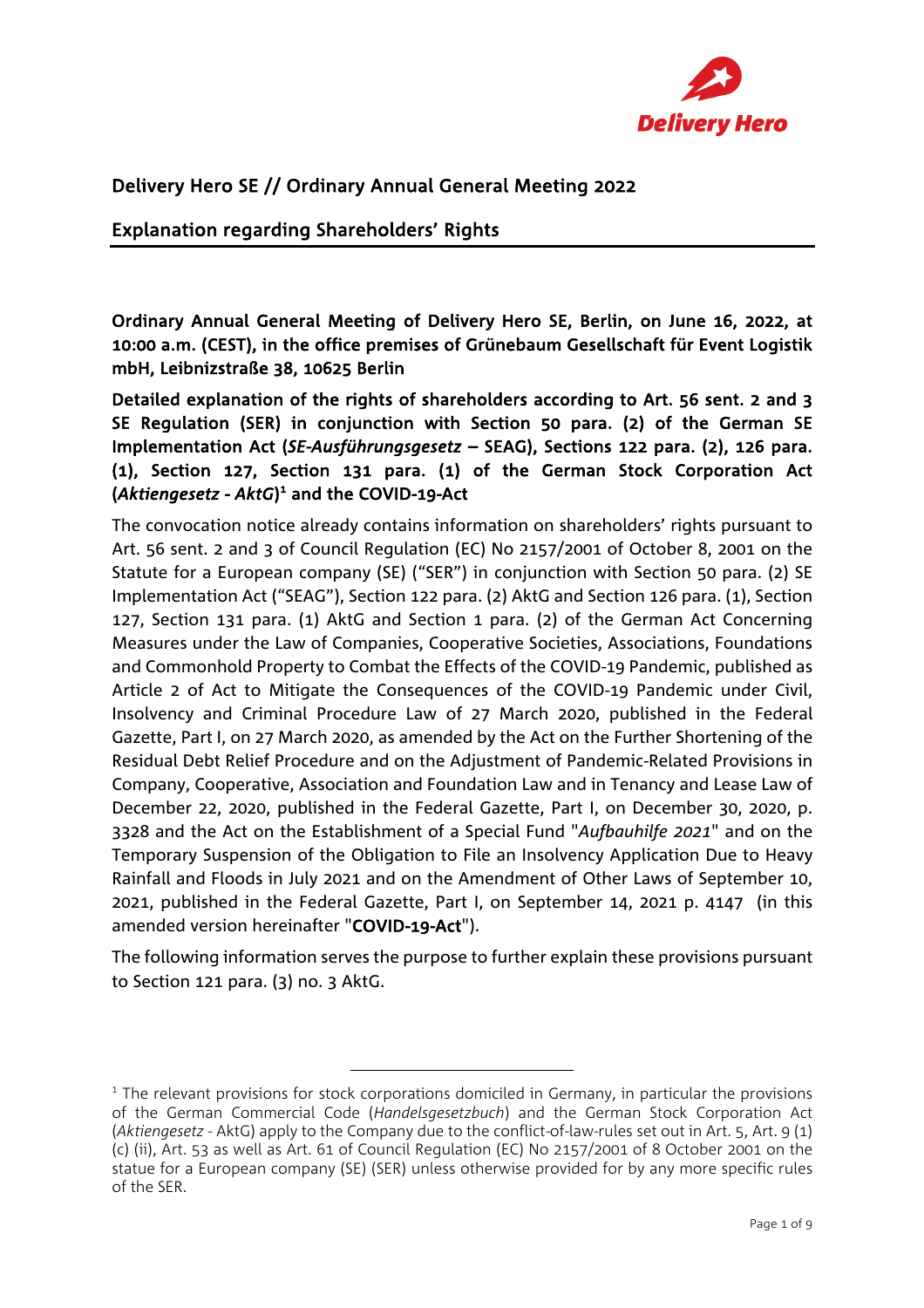#### 1. Requests to add items to the agenda pursuant to Art. 56 sent. 2 and 3 SER, Section 50 para. (2) SEAG, Section 122 para. (2) AktG

Shareholders whose shares in the aggregate amount to 5% of the Company's share capital or reach the proportional amount of EUR 500,000 (which corresponds to 500,000 shares) may demand pursuant to Section 122 para. (2) AktG that items be put on the agenda and published.

The request must be made in writing and must be addressed to the Management Board of the Company and must be received by the Company at least 30 days prior to the Annual General Meeting, i.e. by midnight (24.00 hours CEST) on May 16, 2022 at the latest. Kindly address such requests to the following address:

Delivery Hero SE Management Board c/o Link Market Services GmbH Landshuter Allee 10 80637 Munich Germany

Each new agenda item must be accompanied by a statement of grounds or by a proposed resolution. Additions to the agenda that are to be published will be published in the Federal Gazette (*Bundesanzeiger*) immediately upon receipt of the demand and will be forwarded pursuant to Section 121 para. (4a) AktG to media that are presumed to be capable of disseminating such information throughout the entire European Union. They will moreover be made available on the Company's website at

### https://ir.deliveryhero.com/agm.

The provisions of SER, SEAG and the German Stock Corporation Act (*Aktiengesetz, AktG*) on which these shareholder rights are based read as follows:

### *Art. 56 SER Notifying and adding items to the agenda*

*<sup>1</sup> One or more shareholders who together hold at least 10% of an SE's subscribed capital may request that one or more additional items be put on the agenda of any general meeting. <sup>2</sup> The procedures and time limits applicable to such requests shall be laid down by the national law of the Member State in which the SE's registered office is situated or, failing that, by the SE's statutes. <sup>3</sup> The above proportion may be reduced by the statutes or by the law of the Member State in which the SE's registered office is situated under the same conditions as are applicable to public limited liability companies.* 

### *Art. 50 SEAG Convening a meeting and adding items to the agenda at the request of a minority (excerpt)*

*(2) One or more shareholders who together hold at least 5% of the subscribed capital or a pro rata amount of EUR 500,000 may request that one or more additional items be put on the agenda of any general meeting.*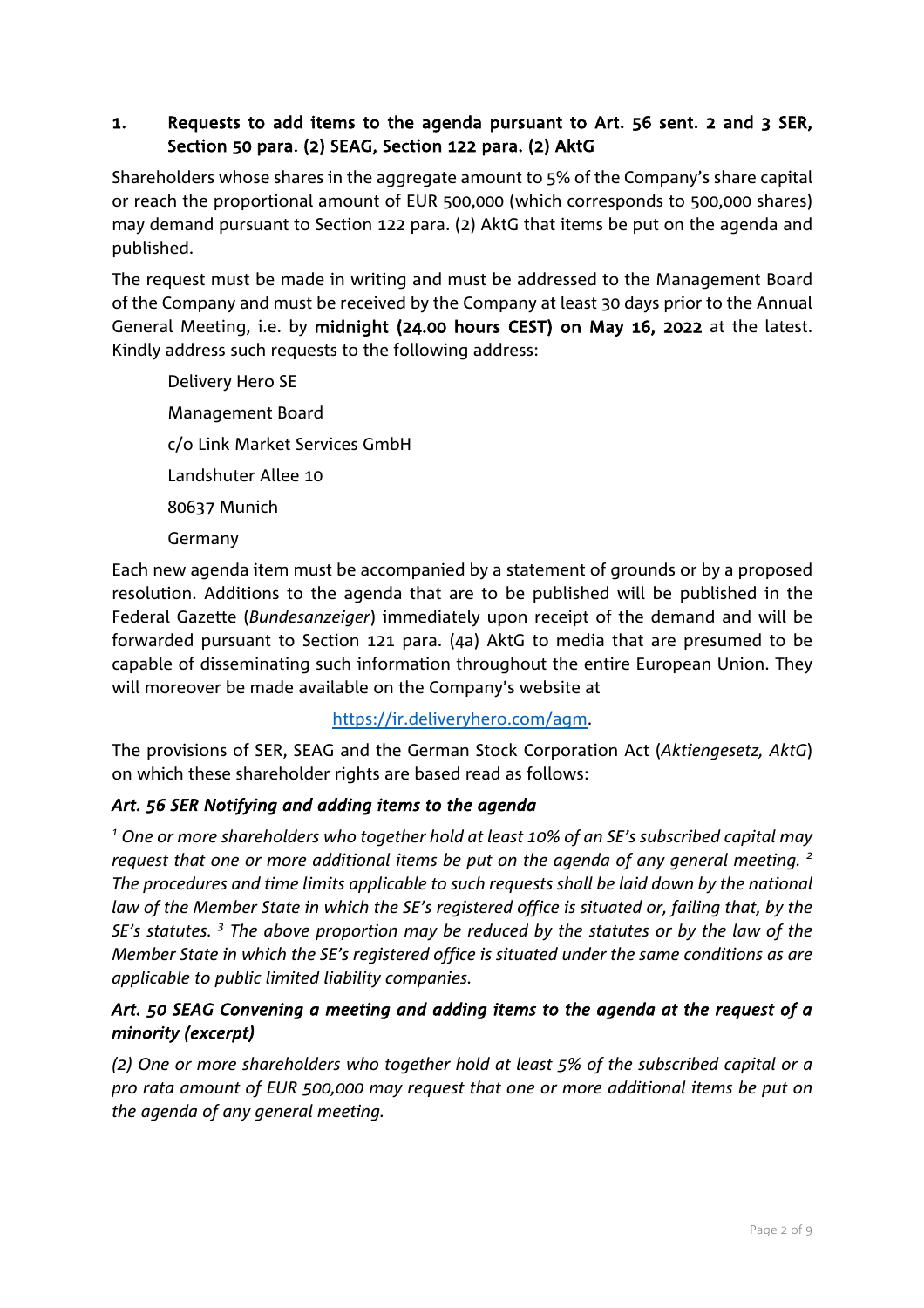#### *Section 122 AktG Convening a meeting at the request of a minority (excerpt)*

*(1) <sup>1</sup> The shareholders' meeting shall be called if shareholders whose holding in aggregate equals or exceeds one-twentieth of the share capital demand such meeting in writing, stating the purpose and the reasons of such meeting; such demand shall be addressed to the management board. <sup>2</sup> The articles may provide that the right to demand a shareholders' meeting shall require another form or the holding of a lower proportion of the share capital. <sup>3</sup> Persons submitting a request must prove that they have held the shares for at least 90 days before the date the request is received and that they hold the shares until the Management Board decides on the request. 4 Section 121 (7) shall be applied accordingly.* 

*(2) <sup>1</sup> In the same manner, shareholders whose shares amount in aggregate to no less than one twentieth of the share capital or represent an amount of the share capital corresponding to EUR 500,000 may demand that items be put on the agenda and announced. <sup>2</sup> Each new item shall be accompanied by an explanation or a draft proposal. 3 The demand in the sense of sentence 1 shall be provided to the company at least 24 days, in case of listed companies at least 30 days, prior to the meeting; the day of receipt shall not be included in this calculation.* 

### *Section 124 AktG Publication of requests for supplements; proposals for resolutions (excerpt)*

*(1) <sup>1</sup> If the minority has requested pursuant to Section 122 (2) that items be added to the agenda, these items shall be published either upon calling the meeting or immediately following receipt of the request. 2 Section 121 (4) shall apply analogously; moreover, Section 121 (4a) shall apply analogously to listed companies. <sup>3</sup> Publication and submission shall be made in the same way as applicable for calling the meeting.* 

#### 2. Countermotions and election proposals by shareholders pursuant to Section 126 para. (1), Section 127 AktG; exclusion of the right to file motions during the Annual General Meeting

Due to the fact that the Annual General Meeting will be held in the form of a virtual Annual General Meeting without the presence of shareholders and their proxies and with the exercise of voting rights only via absentee vote or the granting of a power of attorney with instructions, without the electronic participation of shareholders, the right of shareholders to submit motions at the Annual General Meeting is legally excluded. Countermotions and election proposals within the meaning of Sections 126 para. (1), 127 AktG and procedural motions may therefore not be made at the Annual General Meeting.

Countermotions and election proposals to be made accessible will be considered as having been made within the framework of the virtual Annual General Meeting if the shareholder or shareholder representative submitting the countermotion or the election proposal is duly registered for the Annual General Meeting (Section 1 para. (2) sent. 3 COVID-19-Act). This also applies to countermotions to items on the agenda which have been placed on the agenda at the request of a minority of shareholders pursuant to Section 122 para. (2) AktG on the basis of admissible and timely supplementary motions to the agenda.

Accordingly, shareholders may send the Company countermotions to proposals of the Management Board and/or Supervisory Board on certain items on the agenda as well as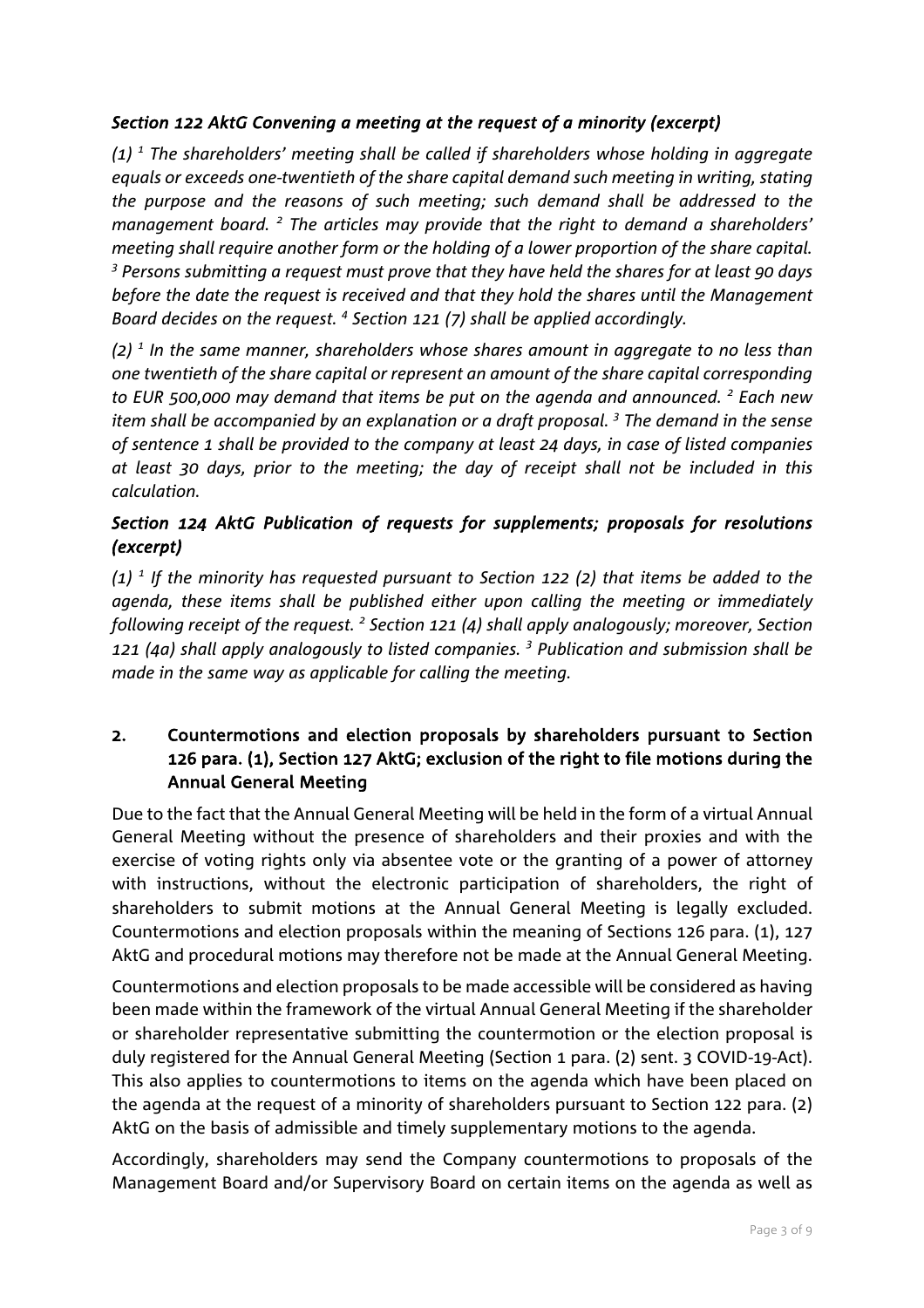nominations for the election of Supervisory Board members or auditors before the Annual General Meeting. Such motions (together with the statement of grounds) and election proposals shall be addressed exclusively to the following address:

Delivery Hero SE c/o Link Market Services GmbH Landshuter Allee 10 80637 Munich Germany or by email to email address antraege@linkmarketservices.de

Countermotions should be provided with a statement of grounds, this does not apply to election proposals.

Correct countermotions and election proposals received by the Company at the above address by no later than 14 days before the day of the Annual General Meeting, i.e. by June 1, 2022, 24:00 hours (CEST) (midnight), will be published without delay on the website

### https://ir.deliveryhero.com/agm

including the name of the shareholder and, in particular, in the case of countermotions, the statement of grounds and, in the case of election proposals, the content to be added by the Management Board in accordance with Section 127 sent. 4 AktG, as well as any comments by the Management Board.

The Company is not required to make a countermotion and its statement of grounds or an election proposal accessible if one of the exclusion criteria under Section 126 para. (2) AktG applies, for example because the election proposal or countermotion would lead to a resolution of the Annual General Meeting that would be contrary to the law or the Articles of Association, or because the statement of grounds contains false or misleading information. Furthermore, an election proposal does not have to be made accessible if the election proposal does not contain the name, practiced profession and place of residence of the proposed candidate as well as his or her memberships in other statutory supervisory boards. The statement of grounds for a countermotion does not need to be made accessible if it exceeds 5,000 characters in total.

The provisions on which these shareholder rights are based, which among other things determine the conditions under which countermotions and election proposals may not be made accessible, read as follows:

#### *Section 126 AktG Motions by Shareholders*

*(1) <sup>1</sup> Motions by shareholders together with the shareholder's name, the grounds and any position taken by the management shall be made available to the persons entitled pursuant to Section 125 (1) - (3) under the conditions stated therein if at least 14 days before the meeting the shareholder sends to the address indicated in the notice convening the meeting, a motion counter to a proposal of the management board and supervisory board as to an item on the agenda. <sup>2</sup> The date of receipt shall not be taken into account. <sup>3</sup> In the case of*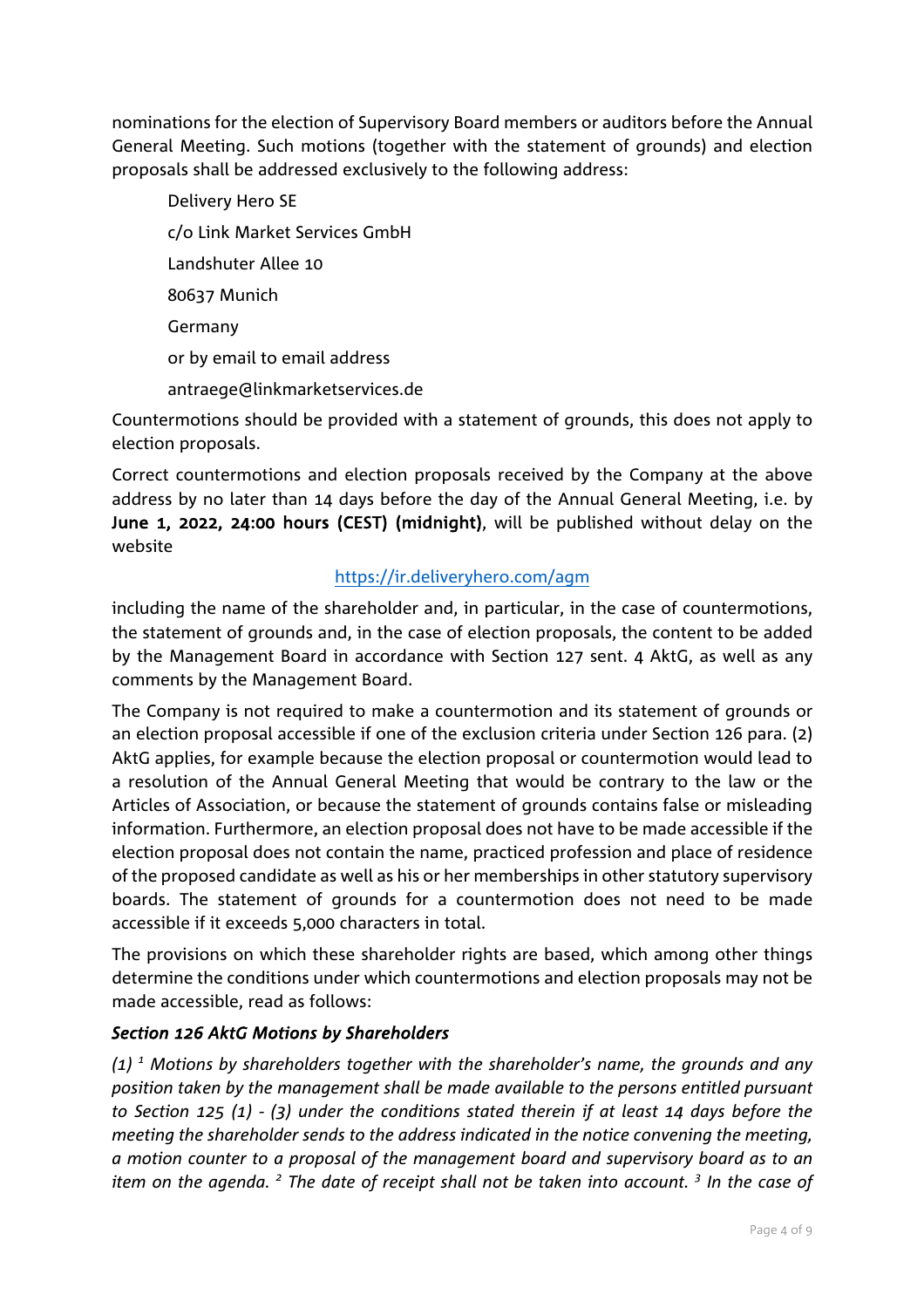*listed companies, access shall be provided via the company's internet page. 4 Section 125 (3) shall apply accordingly.* 

- *(2) 1 A countermotion and its statement of grounds for this need not be made available, if:*
- *1. the management board would by reason of such communication become criminally li-able;*
- *2. the countermotion would result in a resolution of the shareholders' meeting which would be illegal or would violate the articles;*
- *3. the grounds contain statements which are manifestly false or misleading in material respects or which are libelous;*
- *4. a countermotion of such shareholder based on the same facts has already been communicated with respect to a shareholders' meeting of the company pursuant to Section 125;*
- *5. the same countermotion of such shareholder on essentially identical grounds has already been communicated pursuant to Section 125 to at least two shareholders' meetings of the company within the past five years and at such shareholders' meetings less than one-twentieth of the share capital represented has voted in favour of such countermotion;*
- *6. the shareholder indicates that he will neither attend nor be represented at the shareholders' meeting; or*
- *7. within the past two years at two shareholders' meeting the shareholder has failed to make or cause to be made on his behalf a countermotion communicated by him.*

*<sup>2</sup> The statement of the grounds need not be communicated if it exceeds 5 000 characters.* 

*(3) If several shareholders make countermotions for resolution in respect to the same subject matter, the management board may combine such countermotions and the respective statements of the grounds.* 

### *Section 127 AktG Nominations by Shareholders (excerpt)*

*<sup>1</sup> Section 126 shall apply accordingly to a nomination by a shareholder for the election of a member of the supervisory board or external auditors. <sup>2</sup> Such nomination need not be supported by a statement of grounds for it. <sup>3</sup> The management board also need not communicate such nomination if it fails to contain the particulars required by Section 124 (3) sent. 4 and Section 125 (1) sent. 5. […]* 

### *Section 124 AktG Publication of Requests for Supplements; Proposals for Resolutions (excerpt)*

*(3) 4 The proposal for the election of members of the supervisory board or auditors shall state their name, profession and place of residence.* 

### *Section 125 AktG Communications to Shareholders and Members of the Supervisory Board (excerpt)*

*(1) 5 In case of listed companies details on the membership in other supervisory boards to be established pursuant to statutory provisions must be added to any nomination for the*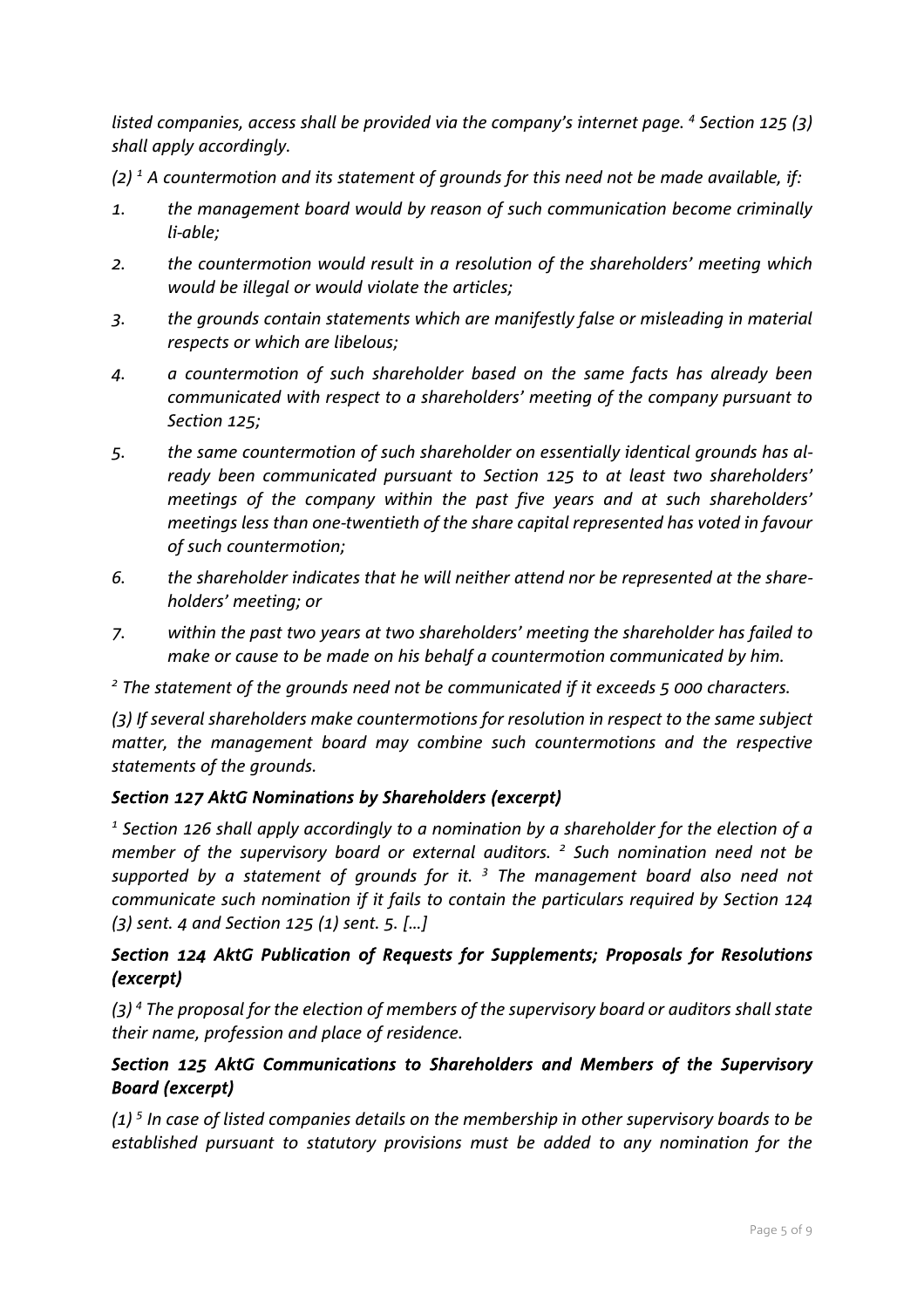*election of supervisory board members; details on their membership in comparable domestic and foreign controlling bodies of enterprises should be added.* 

*(3) Each member of the supervisory board may request that the management board send the same communication to him.* 

#### *Section 1 para. (2) sent. 3 COVID-19-Act (excerpt)*

*[…]*

*(2) […] 3 Motions or nominations by shareholders which are to be made available pursuant to Section 126 or Section 127 of the German Stock Corporation Act (AktG) shall be deemed to have been made at the meeting if the shareholder making the motion or submitting the nomination is duly authorized and has registered for the annual general meeting.*

## 3. Right of question by way of electronic communication pursuant to Section 131 para. (1) AktG in conjunction with Section 1 para. (2) sent. 1 no. 3, sent. 2 COVID-19-Act

The shareholders' right to information in the case of a virtual Annual General Meeting is significantly restricted pursuant to Section 1 para. (2) of the COVID-19-Act. Accordingly, shareholders only have the opportunity to ask questions by way of electronic communication (Section 1 para. (2) sent. 1 no. 3 of the COVID-19 Act). In addition, the Management Board can determine, with the consent of the Supervisory Board, that questions must be submitted at least one day prior to the Annual General Meeting. However, this does not imply a right to an answer. Pursuant to Section 1 para. (2) sent. 2 COVID-19-Act - in contrast to Section 131 AktG - the Management Board decides how to answer questions in accordance with its duty and at its own discretion. According to the explanatory memorandum to Section 1 para. (2) sent. 2 of the COVID-19 Act, the management may combine questions and answer them together. Only shareholders who have duly registered for the Annual General Meeting may submit their questions.

Only shareholders duly registered for the Annual General Meeting may submit their questions. Shareholders who are registered for the Annual General Meeting can submit their questions to the Company until June 14, 2022, 24:00 hours (CEST) (midnight) via the internet-supported AGM portal using the (online) form contained therein. The button "submit a question" on the AGM portal is provided for this purpose. For technical reasons, the scope of the individual question may, under certain circumstances, be limited to a certain number of characters, but this does not limit the number of possible questions. Questions submitted after the above-mentioned deadline cannot be considered. Questions cannot be submitted and asked during the virtual Annual General Meeting.

Please note that when answering questions (and to the extent that questions are answered individually), the name of the shareholder submitting the question may also be disclosed during the Annual General Meeting only if express consent to the disclosure of the name was given when submitting the question. The same applies to any advance publication of questions and, where applicable, answers on the Company's website in the run-up to the Annual General Meeting. In this case, too, the name of the questioner will only be disclosed if the questioner has expressly consented to the disclosure of his/her name when sending the question.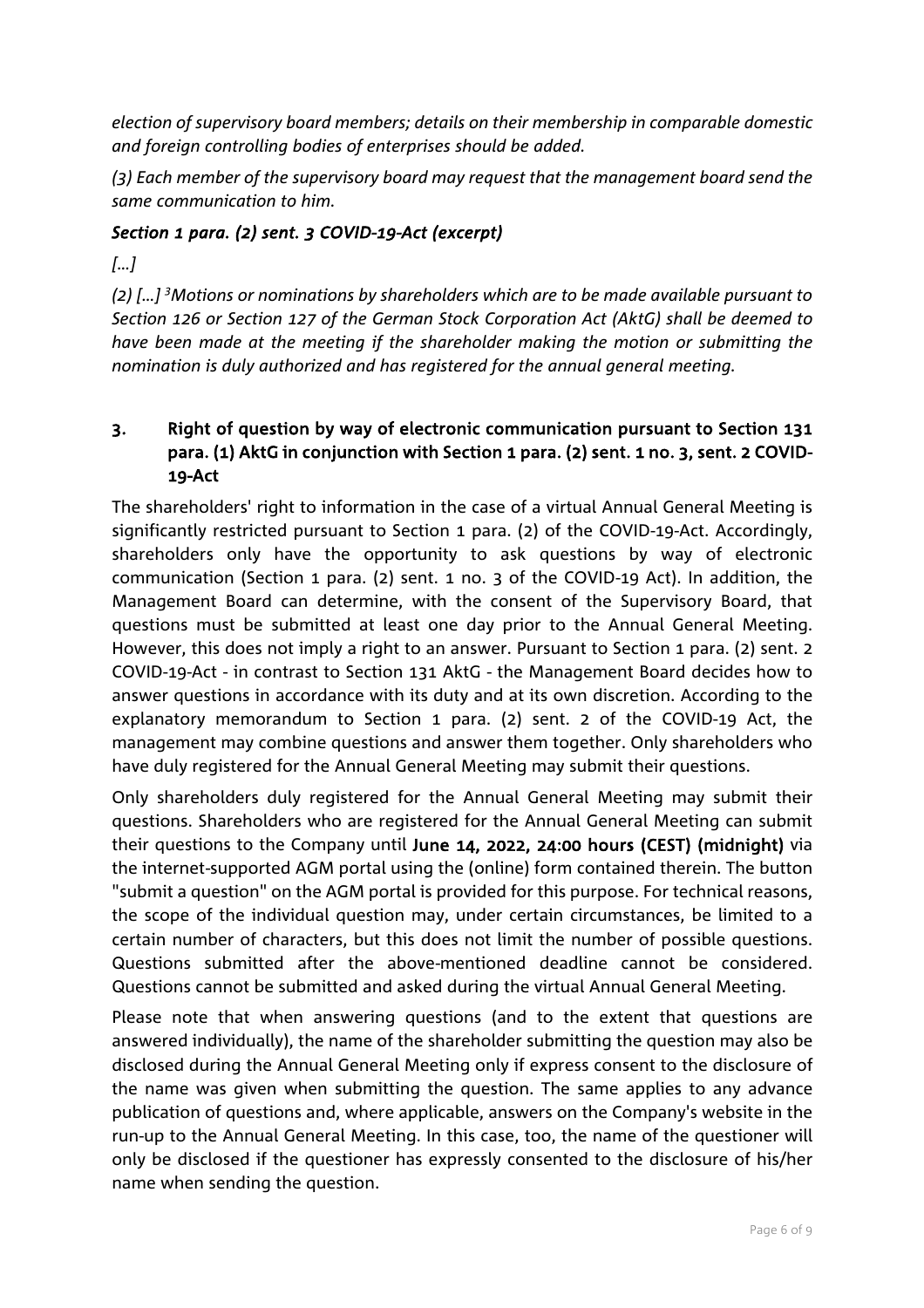The provisions upon which this right to question is based, read as follows:

#### *Section 131 AktG Right of shareholders to information*

*(1) <sup>1</sup> Each shareholder shall upon request be provided with information at the shareholders' meeting by the management board regarding the company's affairs, to the extent that such information is necessary to permit a proper evaluation of the relevant item on the agenda. The duty to provide information shall also extend to the company's legal and business relations with any affiliated enterprise. 3 If a company makes use of the simplified procedure pursuant to Section 266 para. (1) sent. 3, Section 276 or Section 288 of the German Commercial Code, each shareholder may request that the annual financial statements be presented to him at the shareholders' meeting on such annual financial statements in the form which would have been used without these simplifications. 4 A parent enterprise's (Section 290 para. (1) and para. (2) of the Commercial Code) management board's duty to inform in the shareholders' meeting that considers the consolidated financial statement and consolidated management report shall extend to the outlook of the group and the enterprises included in the consolidated financial statement.*

*(2) 1 The information provided shall comply with the principles of conscientious and accurate accounting. 2 The articles or the rules of procedure pursuant to Section 129 may authorise the chairperson of the meeting to limit the number of questions and speaking time of shareholders as appropriate and to lay down general rules thereon.*

*(3) 1 The management board may refuse to provide information:* 

- *1. to the extent that providing such information is, according to sound business judgment, likely to cause material damage to the company or an affiliated enterprise;*
- *2. to the extent that such information relates to tax valuations or the amount of certain taxes;*
- *3. with regard to the difference between the value at which items are shown in the annual balance sheet and the higher market value of such items, unless the shareholders' meeting is to approve the annual financial statements;*
- *4. with regard to the methods of classification and valuation, if disclosure of such methods in the notes suffices to provide a clear view of the actual condition of the company's assets, financial position and profitability within the meaning of Section 264 para. (2) of the Commercial Code; the foregoing shall not apply if the shareholders' meeting is to approve the annual financial statements;*
- *5. if provision thereof would render the management board criminally liable;*
- *6. if in the case of a credit institution or financial services institution information about the applied balance sheet and valuation methods or calculations made in the annual financial statements, the management report, the consolidated annual financial statement or the group's management report need not be given;*
- *7. if the information is continuously available on the company's Internet page seven or more days prior to the shareholders' meeting as well as during themeeting.*

*2 The provision of information may not be denied for other reasons.*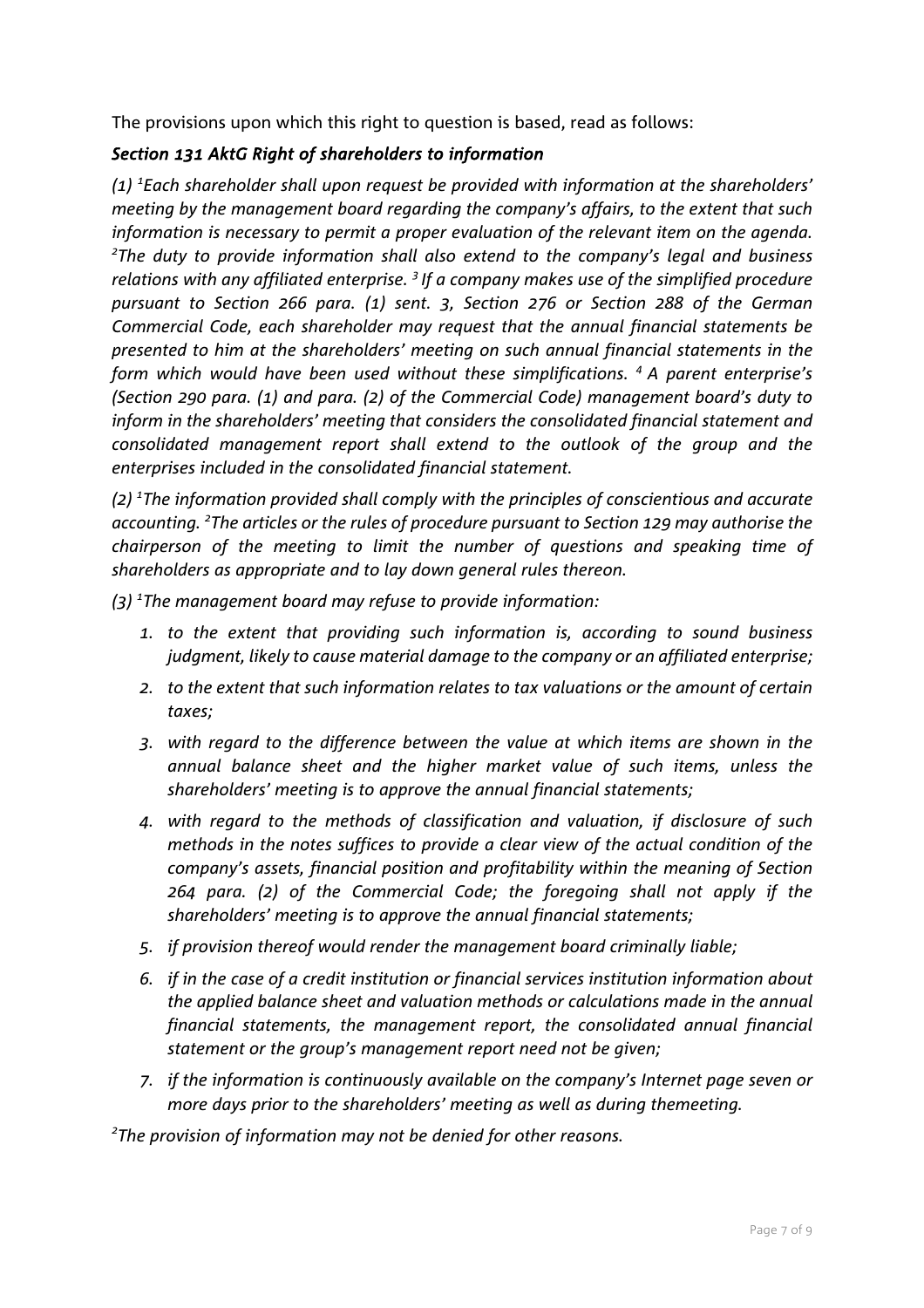*(4) <sup>1</sup> If information has been provided outside a shareholders' meeting to a shareholder by reason of his status as a shareholder, such information shall upon request be provided to any other shareholder at the shareholders' meeting, even if such information is not necessary to permit a proper evaluation of an item on the agenda. <sup>2</sup> The management board may not refuse to provide such information on the grounds of para. (3) sent. 1 nos. 1 to 4. 3 Sentences 1 and 2 shall not apply if a subsidiary (Section 290 para. (1), (2) of the Commercial Code), a cooperative enterprise (Section 310 para. (1) of the Commercial Code) or an affiliate (Section 311 para. (1) of the Commercial Code) provides the information to a parent company (Section 290 para. (1), (2) of the Commercial Code) for the purpose of inclusion in the consolidated annual financial statement of the parent company and the information is required for this purpose.*

*(5) A shareholder who has been denied information may request that his question and the reason for which the information was denied be recorded in the minutes of the meeting.*

# *Section 1 para. (2) sent. 1 no. 3, sent. 2 COVID-19-Act (excerpt)*

*[…]*

*(2) 1 The management board may decide that the general meeting is to be held in the form of a virtual general meeting without the need for shareholders or their authorized representatives to be physically present, provided that*

- *[…]*
- *3. shareholders are given the right to ask questions by means of electronic communication,*
- *4. […].*

*2 The management board shall decide, at its due and sole discretion, how to answer questions; it may also stipulate that questions must be submitted by electronic communication at least one day before the meeting. […].*

### 4. Declaring and recording of objections

Shareholders who have registered their shares in due time and have exercised their voting rights by absentee voting (in writing or by electronic communication) or by granting power of attorney have the opportunity to object to the resolutions of the Annual General Meeting by electronic communication to the notary public appointed to record the minutes of the Annual General Meeting.

Such declarations can be made - provided that a vote is cast - from the opening of the Annual General Meeting via the internet-supported AGM portal at

### https://hv-deliveryhero.link-apps.de/imeet/

to be recorded in the minutes in accordance with Section 245 no. 1 AktG. For this purpose, the button "raise an objection" is provided in the AGM portal. The declaration is possible via the internet-supported AGM portal from the beginning of the Annual General Meeting until the end of the Annual General Meeting. The notary has authorized the Company to accept objections via the internet-supported AGM portal, so that objections to resolutions